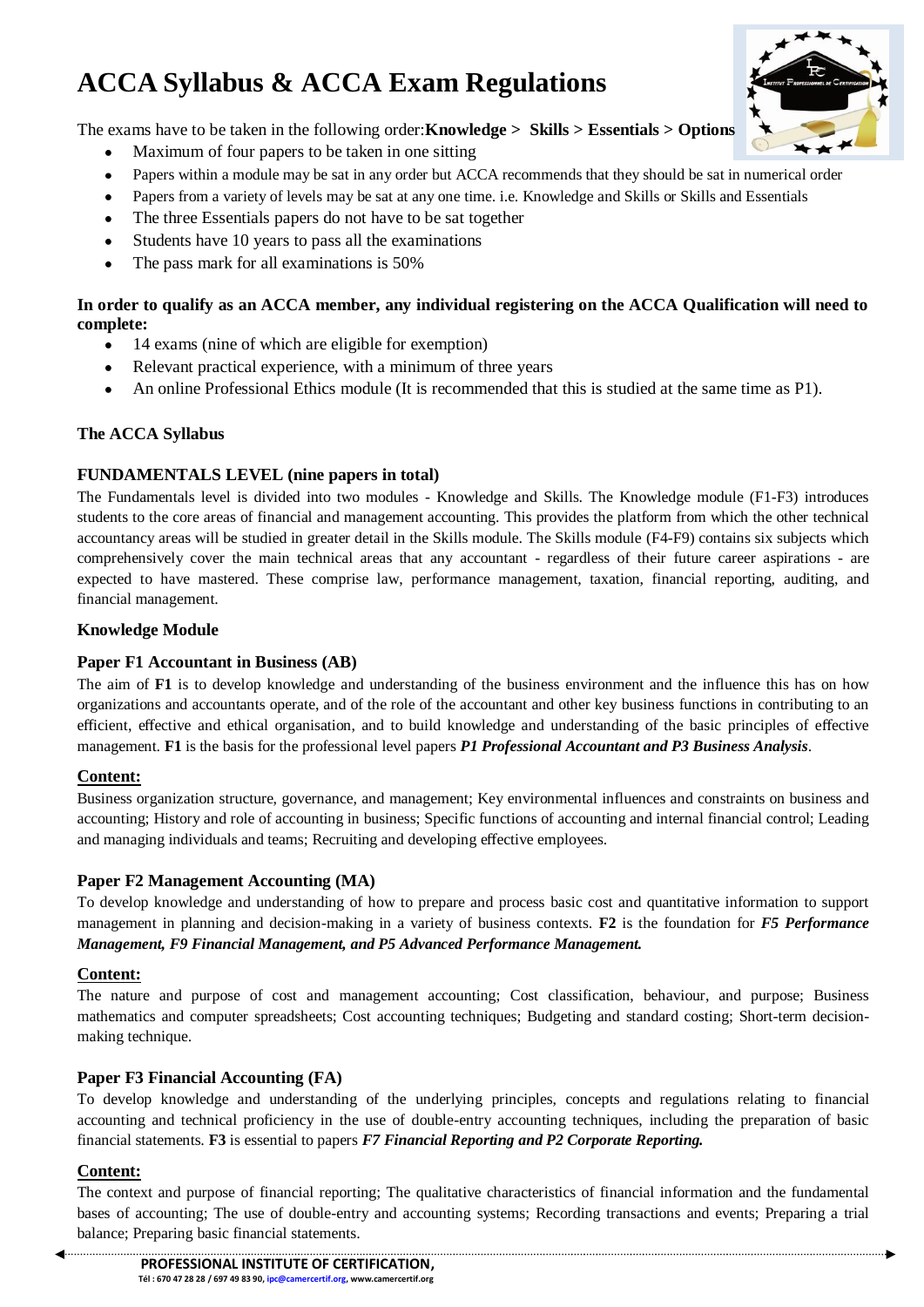# **Skills Module**

# **Paper F4 Corporate and Business Law (CL)**

To develop knowledge and skills in the understanding of the general legal framework, and of specific legal areas relating to business, recognising the need to seek further specialist legal advice where necessary. The law paper is essential before the completion of *F7 Financial Reporting and F8 Audit and Assu*rance.

# **Content:**

Essential elements of legal systems; The law of obligations; Employment law; The formation and constitution of business organizations; Capital and the financing of companies; Company management and administration; Legal implications relating to companies in difficulty or in crisis; Governance and ethical issues relating to business.

# **Paper F5 Performance Management (PM)**

To develop knowledge and skills in the application of management accounting techniques to quantitative and qualitative information for planning, decision- making, performance evaluation and control.

# **Content:**

Specialist cost and management accounting techniques; Decision-making techniques; Budgeting; Standard costing and variances analysis; Performance measurement and control.

#### **Paper F6 Taxation (TX)**

To develop knowledge and skills relating to the tax system as applicable to individuals, single companies, and groups of companies.

# **Content:**

Trading profits, Capital allowances, Employment income, Property business profits, Investment income, Personal tax computations, National insurance, Corporation tax, Capital gains tax, Value added tax, Self assessment.

#### **Paper F7 Financial Reporting (FR)**

To develop knowledge and skills in understanding and applying accounting standards and the theoretical framework in the preparation of financial statements of entities, including groups, and how to analyse and interpret those financial statements.

#### **Content:**

A conceptual framework for financial reporting; A regulatory framework for financial reporting; Financial statements; Business combinations; Analyzing and interpreting financial statements.

#### **Paper F8 Audit and Assurance (AA)**

To develop knowledge and skills in the process of carrying out the assurance engagement and its application in the context of the professional regulatory framework.

#### **Content:**

Audit framework and regulation; Internal audit; Planning and risk assessment; Internal control; Audit evidence; Review; Reporting.

#### **Paper F9 Financial Management (FM)**

To develop knowledge and skills expected of a financial manager - relating to issues affecting investment, financing, and dividend policy decisions.

#### **Content:**

Financial management function; Financial management environment; Working capital management; Investment appraisal; Business finance; Cost of capital; Business valuations; Risk management.

#### **Professional Level (5 papers)**

The Professional level is divided into two modules - Essentials (P1-P3) and Options (P4P7). Both modules have been set at an intellectual level equivalent to that expected of a student taking a Masters degree. The focus of the syllabus at this level is to build upon the technical skills already acquired, and explore more advanced professional skills, techniques, and values that are required and used by the expert accountant acting in an advisory or consultancy role at a senior level. All students must complete the three papers in the Essentials module. The Options module contains four papers. These are directly underpinned and supported by their equivalent within the Skills module in the Fundamentals level. These exams assess the more advanced and sophisticated techniques that a professional needs in order to specialise in specific areas at work or to follow as a career pathway in an advisory or consultancy role. Students select two out of four Option papers and are advised to choose the options that relate to their chosen or anticipated field of work.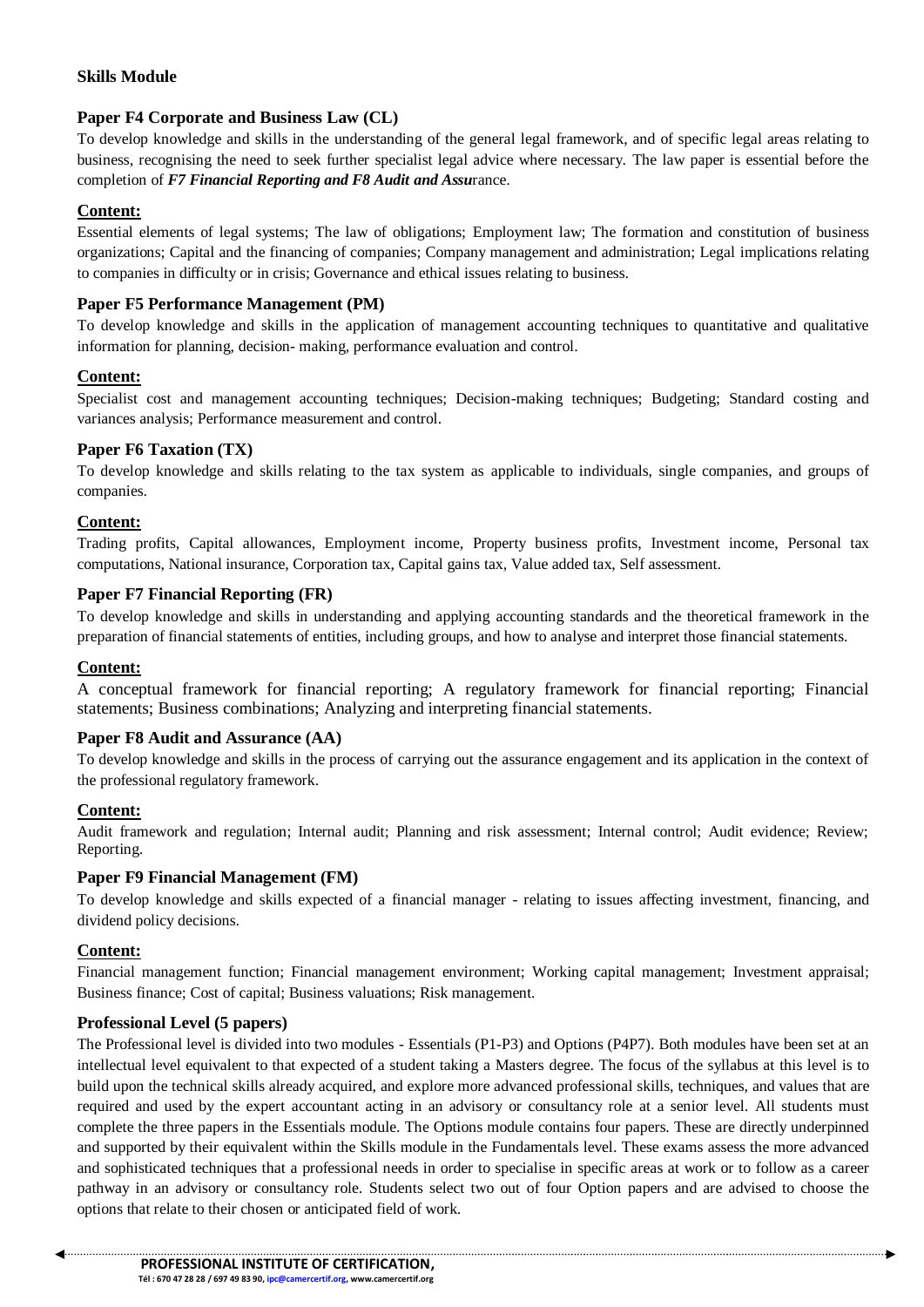# **Essentials**

# **Paper P1 Professional Accountant (PA)**

To apply relevant knowledge, skills, and exercise professional judgement in carrying out the role of the accountant relating to governance, internal control, compliance, and the management of risk within an organisation - in the context of an overall ethical framework.

# **Content:**

Governance and responsibility; Internal control and review; Identifying and assessing risk; Controlling risk; Professional values and ethics.

# **Paper P2 Corporate Reporting (CR)**

To apply knowledge, skills, and exercise professional judgement in the application and evaluation of financial reporting principles and practices in a range of business contexts and situations.

# **Content:**

The professional and ethical duty of the accountant; The financial reporting framework; reporting the financial performance of entities; financial statements of groups of entities; specialized entities; implications of changes in accounting regulation on financial reporting; he appraisal of financial performance and position of entities; current developments.

#### **Paper P3 Business Analysis (BA)**

To apply relevant knowledge, skills, and exercise professional judgement in assessing strategic position, determining strategic choice, and implementing strategic action through business process and structural change, coordinating knowledge systems and information technology, and by managing quality processes, projects, and people.

# **Content:**

Strategic position; strategic choice; Organizing and enabling success; Information technology; Quality issues; Project management; Financial analysis; People.

# **Options Module (2 papers only)**

# **Paper P4 Advanced Financial Management (AFM)**

To apply relevant knowledge, skills, and exercise professional judgement as expected of a senior financial executive or advisor, in taking or recommending decisions relating to the financial management of an organisation.

#### **Content:**

Role and responsibility towards stakeholders; Advanced investment appraisal; Acquisitions and mergers; Corporate reconstruction and reorganization; Treasury and advanced risk management techniques; Economic environment for multinationals; Emerging issues in finance and financial management.

#### **Paper P5 Advanced Performance Management (APM)**

To apply relevant knowledge, skills, and exercise professional judgement in selecting and applying strategic management accounting techniques in different business contexts and to contribute to the evaluation of the performance of an organisation and its strategic development.

# **Content:**

Strategic planning and control; economic, fiscal and environmental factors; Performance measurement systems and design; Strategic performance measurement; Performance evaluation and corporate failure; Current developments and emerging issues in management accounting and performance management.

# **Paper P7 Advanced Audit and Assurance (AAA)**

To apply relevant knowledge, skills, and exercise professional judgement in analysing, evaluating, concluding and reporting on the assurance engagement and other audit and assurance issues in the context of best practice and current developments.

#### **Content:**

Regulatory environment; Professional and Ethical Considerations; Practice management; Assignments; Reporting; Current issues and developments.